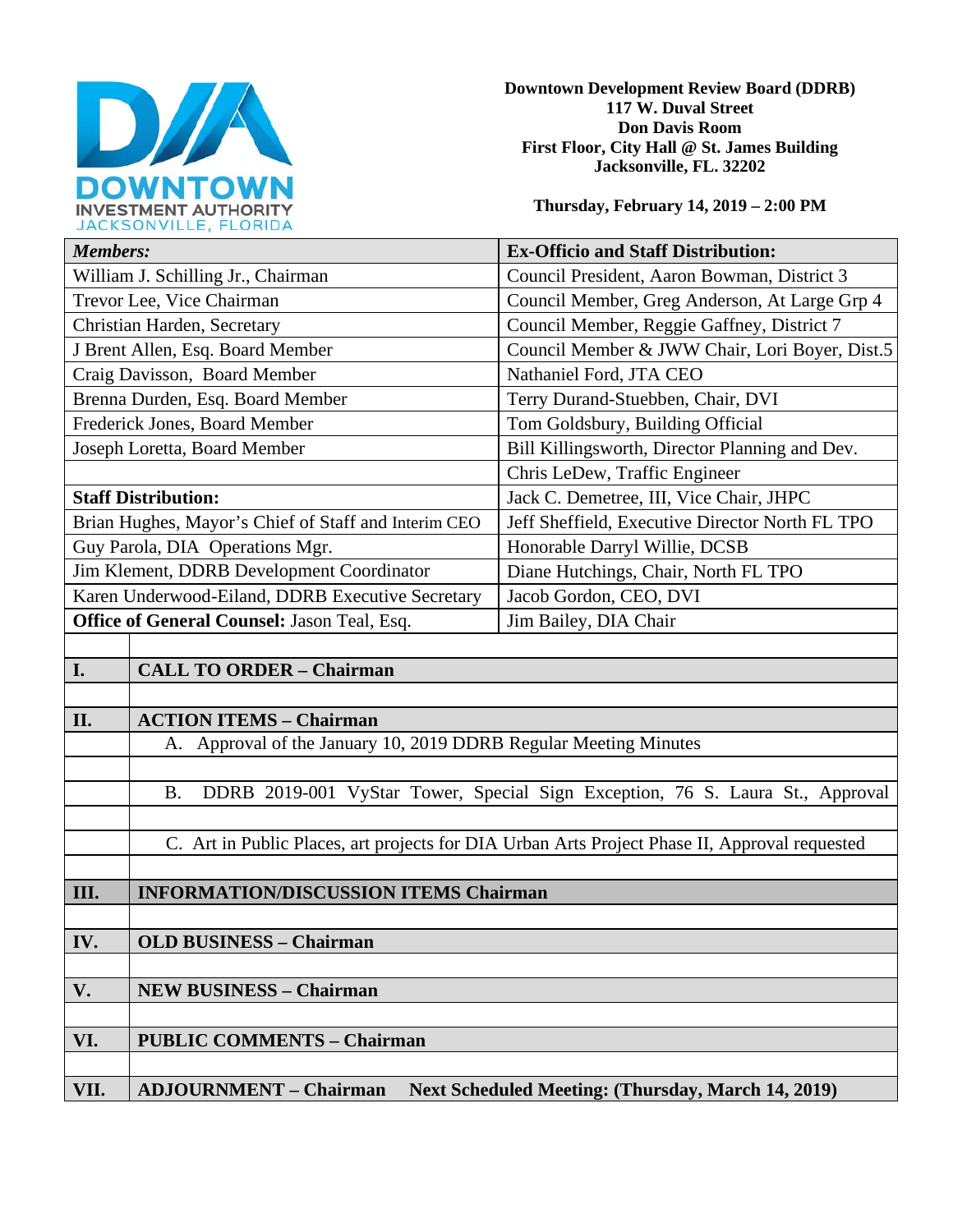

**Downtown Development Review Board (DDRB) City Hall at St. James Building, 117 W. Duval Street 1st Floor, Don Davis Room Jacksonville, FL. 32202** *Thursday, February 14, 2019 - 2:00 p.m.*

# *MEETING* **MINUTES**

**Board Members Present:** B. Schilling, Chair; C. Harden, Secretary; C. Davisson; B. Durden, Esq.; Frederick Jones, and J. Loretta

**Board Members Not Present:** T. Lee, Vice Chair and J. Brent Allen, Esq.

**DIA Staff Present:** Guy Parola, Operations Manager, Jim Klement, Development Redevelopment Coordinator, Karen Underwood-Eiland, Executive Assistant

**Representing Office of the Mayor:** Dr. Johnny Gaffney

**Representing Office of City Council:** Greg Anderson, Council Member at-Large Group 4

**Representing Office of General Counsel:** Jason Teal, Esq.

#### **I. CALL TO ORDER**

#### **Meeting Convened: 2:03 p.m.**

Chairman Schilling called the meeting to order at 2:03p.m.; the members identified themselves for the record.

Chairman Schilling asked anyone wishing to speak on a particular project to complete a public speaker card and to provide them to Karen. He also reminded Board Members to disclose any ex-parte communication with any of the applicants presenting projects today or conflicts of interest prior to the item being addressed by the Board.

### **II. ACTION ITEMS**

### **A. APPROVAL OF THE JANUARY 10, 2018 DDRB MEETING MINUTES.**

# **A MOTION WAS MADE BY BOARD MEMBER LORETTA AND SECONDED BY BOARD MEMBER HARDEN FOR APPROVAL OF THE JANUARY 10, 2019, DDRB MINUTES.**

### **THE MOTION PASSED UNANIMOUSLY 6-0-0.**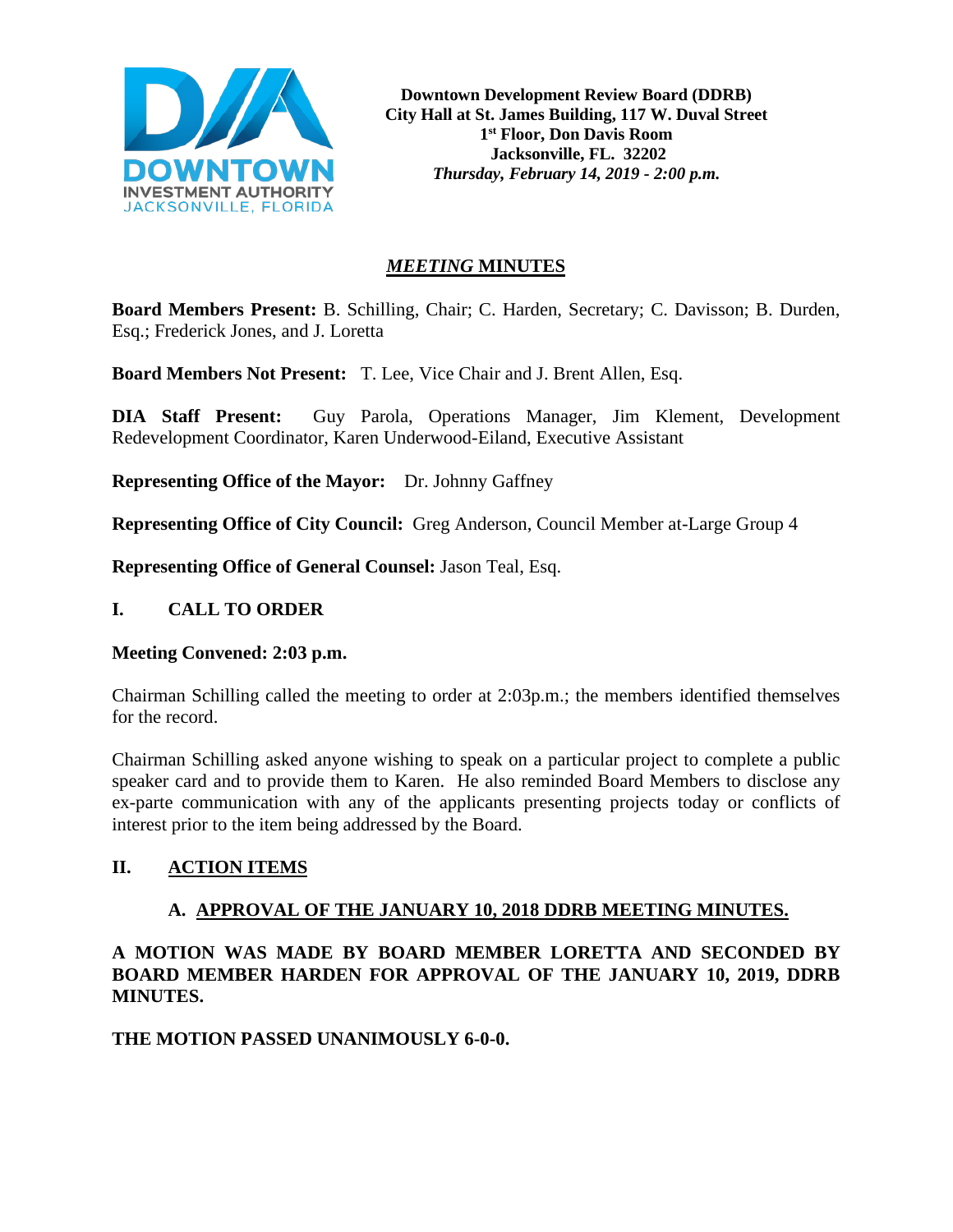# **B. DDRB APPLICATION 2019-001 VYSTAR TOWER, SPECIAL SIGN EXCEPTION, 76 S. LAURA STREET: APPROVAL REQUESTED**

Jim Klement brought forth DDRB Application 2019-001 Vystar Tower and reported the applicant was seeking to locate two (2) new building identifications signs to facilitate a successful corporate transition; the building at 76 S. Laura Street will be rebranded with the building identification signage.

Brian Kitchens, senior vice President of Facilities and Securities for Vystar Credit Union and Nelson Robinette, Brown Enterprises were present to address any questions or concerns.

Ms. Laura Taylor, CEO and Creative Director of Brown Enterprises discussed the size of the sign.

Public Comment:

Nancy Powell commented that it may be helpful to review the sign standards, so that good direction can be given upfront to avoid revisions.

The Board Members provided comments.

### **A MOTION WAS MADE BY BOARD MEMBER LORETTA AND SECONDED BY BOARD MEMBER JONES RECOMMENDING FINAL APPROVAL OF DDRB 2019- 001 VYSTAR TOWER SIGNAGE SPECIAL SIGN EXCEPTION FOR TWO BUILDING IDENTIFICATION SIGNS, ONE (1) ON THE EAST ELEVATION AND ONE (1) ON THE WEST ELEVATION NOT TO EXCEED 1906 SQUARE FEET IN AREA FOR EACH SIGN.**

### **THE MOTION PASSED UNANIMOUSLY 6-0-0.**

# **C. ART IN PUBLIC PLACES, ART PROJECTS FOR DIA URBAN ARTS PROJECT PHASE II, REQUESTIG APPROVAL**

Christie Holechek, Art in Public Places Director, Cultural Council of Greater Jacksonville provided a presentation. Mason Martin, Project Manager was available to answer any questions.

The Board Members provided comments.

#### **A MOTION WAS MADE BY BOARD MEMBER HARDEN AND SECONDED BY BOARD MEMBER DURDEN APPROVING DIA URBAN ARTS PROJECT PHASE II, FOR: TRAFFIC CABINET, SCULPTURAL BIKE RACKS, AND ENVIRONMENTAL SCULPTURE.**

### **THE MOTION PASSED UNANIMOUSLY 6-0-0.**